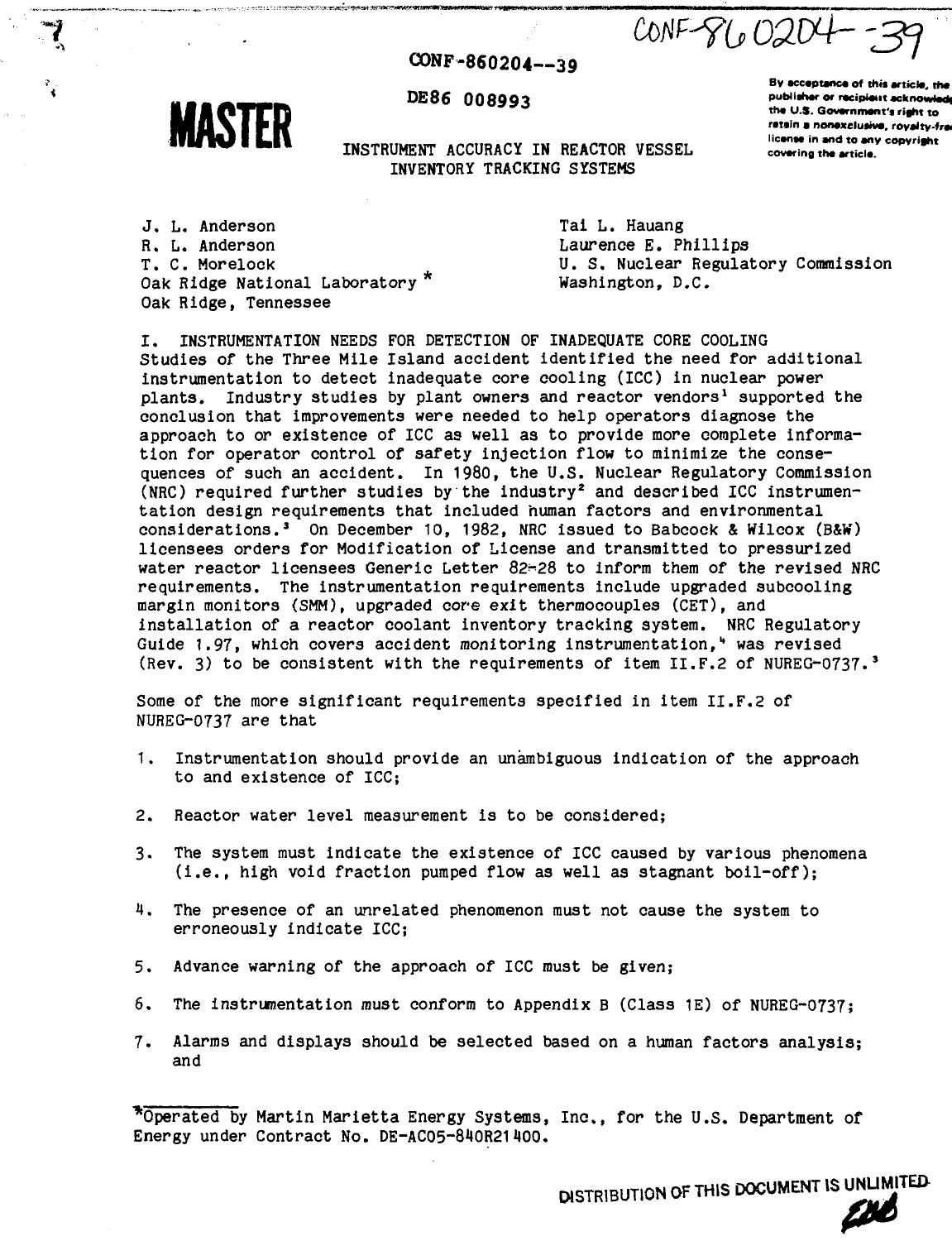**8. Instrumentation indications** must **be integrated** into **emergency procedure\* and operator training programs.**

## II. REVIEW OF PROPOSED PROGRAMS

**The NRC, with assistance from Oak Ridge National Laboratory, reviewed generic ICC instrumentation systems proposed by reactor vendors, instrument manufac" turers, and individual utilities. Plant-specific systems are still under review to assure that their designs meet NRC requirements. Two water level measurement methods have been developed and approved generically by NRC for application in nuclear power plants: the Westinghouse differential pressure (dp) system and the Combustion Engineering heated junction thermocouple (HJTC) system. Both of these systems were tested extensively under simulated accident conditions, including extremes of temperature and two-phase flow, and the results have been reviewed.\*»•**

#### III. INSTRUMENT PERFORMANCE

Subcooling margin monitoring provides early indication of potential voiding but does not of itself provide any additional information about the possible approach of ICC. In some cases, the reactor vessel head water level monitor provides an initial indication of voiding at the same time that the hot-leg resistance temperature detectors (RTDs), or even the CETS, are indicating that subcooling still exists. This occurred in the Ginna steam generator tube rupture event and could happen in any overcooling event that results in loss of pressurizer level. The upper head can be the region of highest temperature, thus acting as the system pressurizer. In addition, a small-break loss-of^-cooling accident (SBLOCA) with a leak in the upper head of the reactor vessel can result in upper head voiding.

The CETs provide perhaps the most reliable indication of the existence of ICC during stagnant boil-off when superheated steam conditions are present. However, some loss-of-fluid tests (LOFT)<sup>7</sup> suggest that during reflood or coolant injection the CETs may be subcooled while the core remains voided. (There is some indication in LOFT tests that CETs can be cooled by water falling back from the steam generator.) A serious condition can occur if loss of pumps in a highly voided situation permits the water level to collapse below the bottom of the core. The core can then heat up without detection because there is no coolant in the core to boil, and thus no superheated steam is generated to flow past and heat the CETs. A diverse measurement system that includes measurements of other parameters such as coolant inventory or water level is needed to complement CET measurements under abnormal conditions. When the primary coolant pumps are running, the voids tend to be distributed throughout the system, and the resulting "froth" can provide adequate cooling when high void fractions exist. However, if pumping is continued, high void fraction mixtures are likely to cause pump damage.

The problems of possible ambiguities in water level and the difficulties of achieving adequate accuracy with water level or inventory tracking systems are considerable. The remainder of this paper will discuss the current status of industry efforts to achieve reliable and unambiguous water level indication.

### III.A Generic ICC Systems

The Westinghouse Reactor Vessel Level Instrumentation System (RVLIS) **uses** redundant sets of three dp ceils to measure pressure drop from the **bottom to**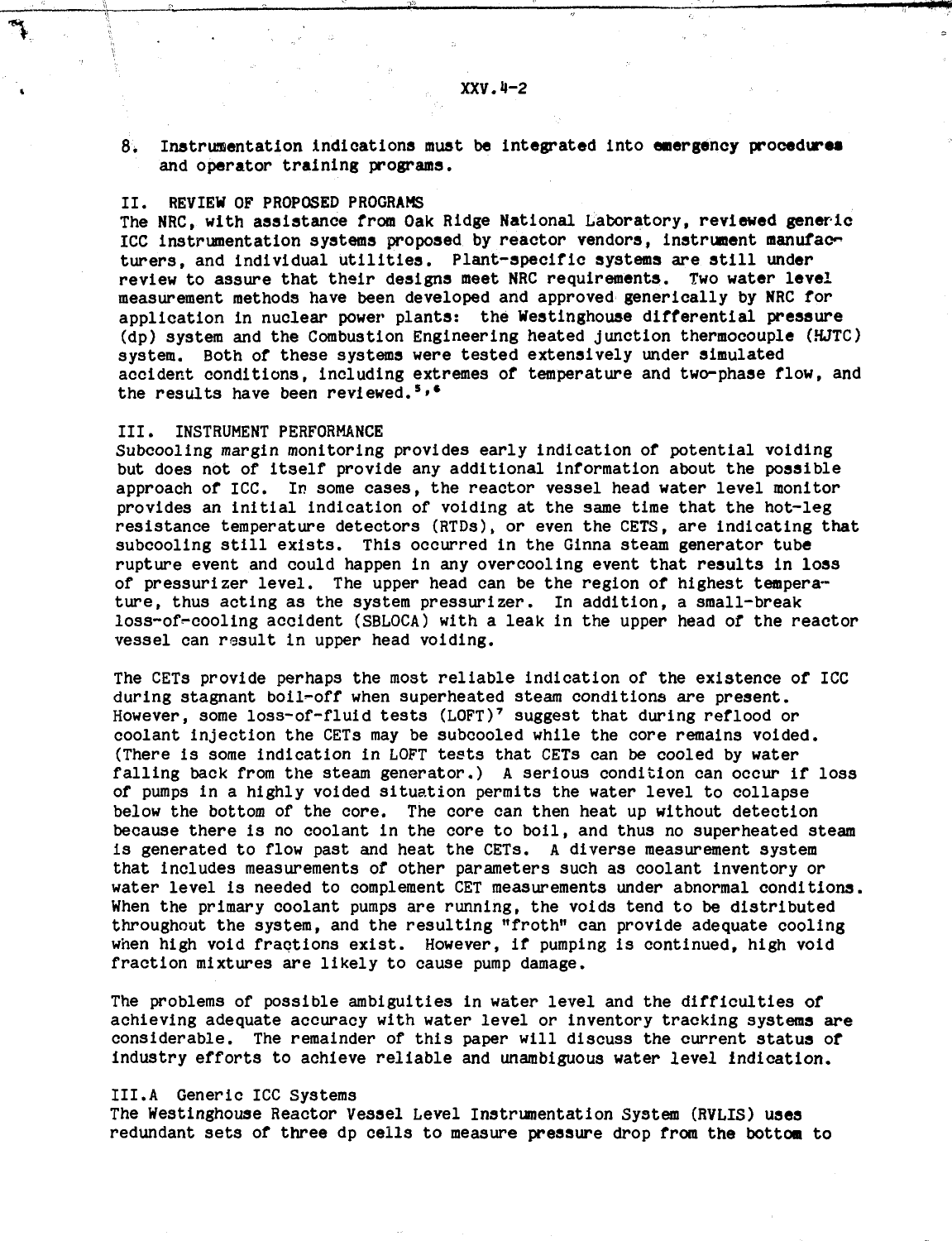the top of the reactor vessel and from the hot legs to the top of the vessel. A widewrange transducer includes the pump dynamic head and is used to infer void fraction with the pumps running. A narrow-range transducer is calibrated to indicate full-scale with the static head across the vessel with pumps off, and the output is conditioned to display the equivalent collapsed liquid level in the vessel. The head-to-hot-leg measurement is used for head venting operations during long-term recovery. The Westinghouse RVLIS dp system uses sealed lines compensated for temperature and density effects inside containment, with the transmitters located outside containment to achieve an accuracy of better than  $+6$ % (about  $+2.5$  ft) under degraded environmental conditions in containment.

The Combustion Engineering HJTC system measures reactor coolant liquid inventory using discrete HJTC sensors located at different levels within a separator tube that extends from the reactor vessel head to the top of the core. The separator tube allows any steam-water mixture to collapse and hence provide a steam-water interface at the collapsed liquid level. Heated thermocouple sensors at discrete axial levels within the tube indicate the presence of water at the measurement level. The HJTC system boasts very high accuracy (within a few inches), but resolution is limited to 2 to 4 ft because of the spacing between the limited number of discrete measurement points (typically 8).

# III.B Installation Experience

A total of 30 operating nuclear power plants have installed one of the two generic systems. The limited operating experience obtained so far has been generally satisfactory, although a number of early failures and problems occurred in both system types, some of which necessitate field design changes. Twenty-one plants have received final NRC approval and have declared their systems operational. Two plants have opted to use a gamma-thermometer (GT) level measurement scheme very similar in principle to the HJTC system. However, testing and qualification of the GT system is incomplete. A number of plants have chosen, with varying degrees of success, to design their own dp measurement systems. Most of these systems use dp transmitters located inside the containment vessel, where they tend to give large errors when subjected to small-break LOCA conditions and can trap noncondensable gases in their impulse lines. Measurement uncertainties claimed for these systems range from  $\pm 10$ % to  $\pm 30$ %, even with density compensation schemes.

#### IV. ACCURACY GUIDELINES

NRC requirements have not included an absolute accuracy specification for the necessary water level measurements. Analyses based on small-break LOCA scenarios suggest that  $\pm 6$  is acceptable but that  $\pm 15$  probably is not. Fifteen percent is typically equivalent to more than one-half the core height, and this amount of uncertainty may leave inadequate time for an operator to respond appropriately. Also, too large an uncertainty will have a negative impact on system credibility and may lead operators to ignore or distrust the inventory measurement. Since the objective of the coolant inventory system is to alert the operator to an approach to ICC during a transient event, a reasonable criterion for an acceptable uncertainty of level measurement should be described in terms of the effect on the margin of advance warning provided an operator after initiation of a transient.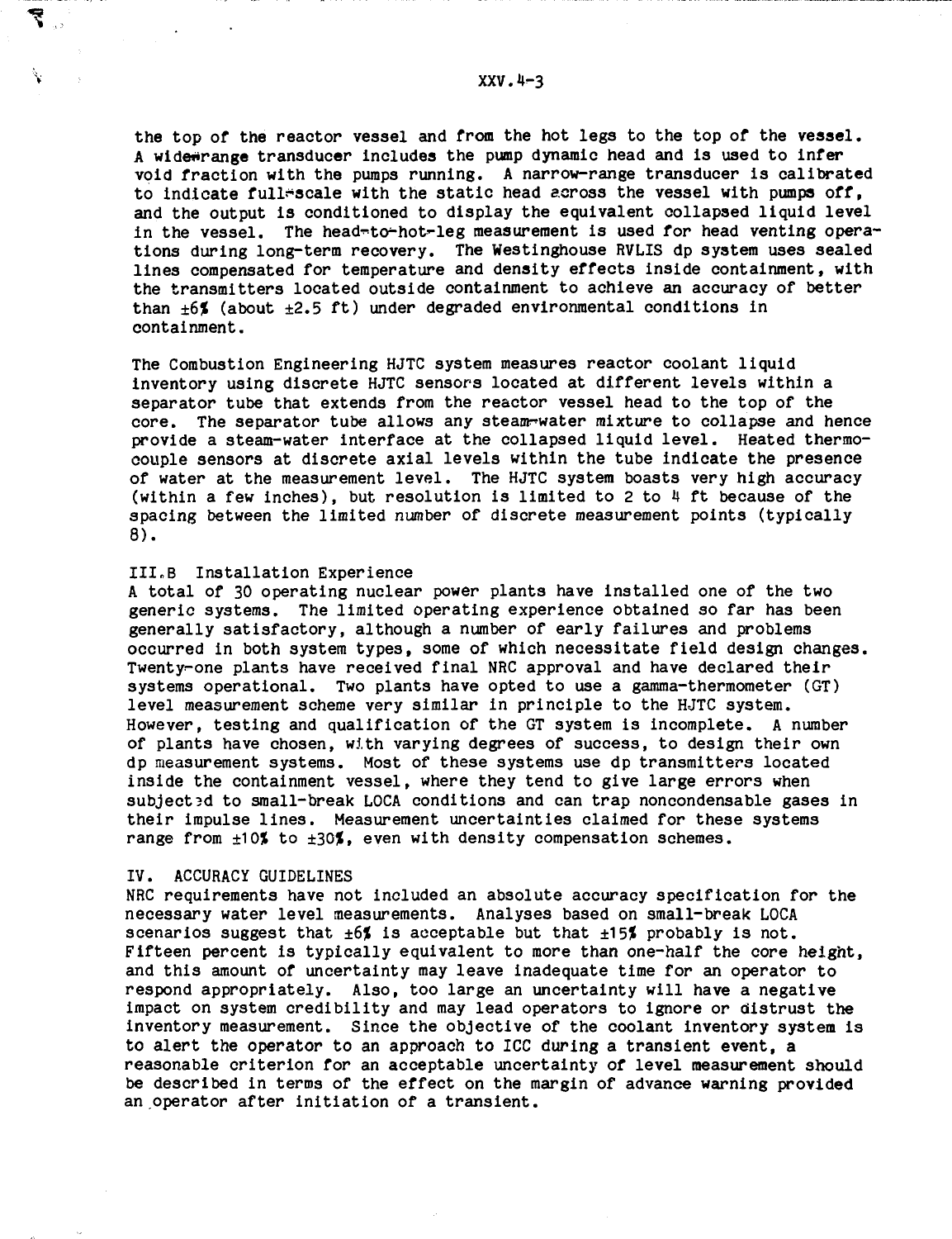'n

**The maximum break alze that falls into the small-break category is 0.1 ft\*. In the case of a postulated small-break transient with high-pressure safety injection unavailable, 15-20 min is the estimated time for the collapsed level to drop below the top of the core and for the CETs to indicate a temperature of 1200°F. This is considered to be sufficient time for the operator to recognize the small-break symptoms and to initiate emergency procedures to recover the plant. However, the analysis assumes that the actual level is known. Instrument errors can reduce the time between recognition of loss of inventory and onset of ICC. Figure XXV.1-1 is a schematic diagram of a typical PWR vessel in which the height of the water above the top of the core is typically 17 to 20 ft. Figure XXV.4-2 illustrates the predicted loss of inventory during a 0.1-ft<sup>2</sup> break and the effect of level measurement uncertainties on identifying uncovery of the core. The actual coolant inventory predicted by analysis for this transient is indicated by the heavy line at the center of the two error bands. The inner error band of ±6% would result in an uncertainty of about ±5 min of an available 20 min in indicating** the onset of core uncovery. With an uncertainty of  $\pm 15\frac{1}{2}$  as denoted by the **outer bands, warning may be nonexistent as the core may be almost completely uncovered when the instrument is indicating that the level is above the top of the core.**

**Because the ultimate indication of the approach to ICC is expected to come from the CETs, it is argued that diagnosis of the transient does not depend on the absolute accuracy of the level measurement system and that only a correct indication of the trend of the coolant inventory is required. In most cases, the operator is not instructed to take action on the basis of the level measurement system indication alone. However, some additional concerns arise if an uncertainty of ±15? is permitted. With an error of +15% (-6 feet), the actual water level could be well down into the core when the inventory system is still indicating that the core is covered. Conversely, with an error of** -15%, the inventory system could indicate much less water in the core than **actually exists. Increasing CET temperatures may give the operator adequate warning of approach to ICC. However, by the time the CET temperature indications begin to increase, the operator might react with actions far more drastic than necessary-such as depressurization and activation of lowpressure injection—with the attendant possibility of overcooling and resultant thermal shock to the vessel. System accuracies of ±6% appear to be attainable; therefore, accepting greater measurement uncertainties would require strong justification.**

## **V. PROCEDURES DEALING WITH INSTRUMENT UNCERTAINTY**

**Some licensees have proposed justification for in-containment dp systems with uncertainties of about ±15Jt under adverse containment conditions. Procedures were developed with "conservative" decision points which, coupled with appropriate operator training, purportedly would not mislead operators into initiating inappropriate action. "Conservative," in this case, means that the measurement uncertainty would be added to the water levels requiring operator action to mitigate the consequences of accidents or transients. The operator uses the dp measurement system to determine the reactor vessel water level. A number of the Emergency Operating Procedures (EOPs) use this information to confirm actions at levels corresponding to 3.5 ft above the bottom of the core (collapsed water level), the top of the core, the top of the reactcr vessel outlet nozzles, and a full reactor vessel.**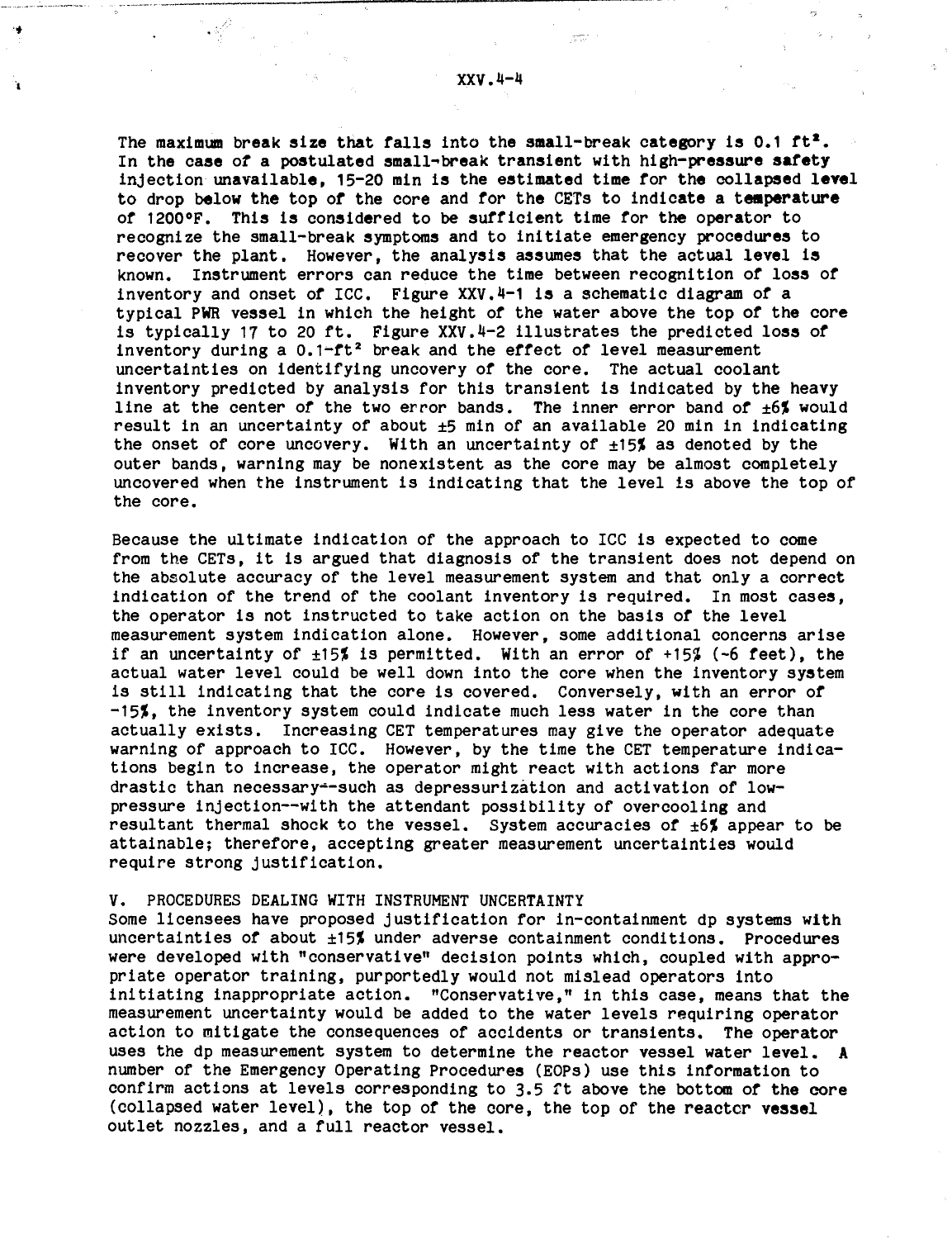Problems have been identified with proposed procedures in conjunction with the **corresponding generic guidelines, considering the large band of uncertainty in the level Indications. Although the proposed level readings for initiating operator action would in some procedures be acceptable, in certain cases the water level action points may be misleading and, therefore, the intent of the emergency response procedure could not be accomplished using the level action points proposed. In particular, in the case of events that call for a strategy of keeping the core covered while maintaining the water level below the vessel nozzles in order to reduce the flow of water out of the nozzles, the proposed use of the instrumentation would not accomplish the objective. If the proposed conservative water level setpoints for operator action were** used and a +15% error existed, attempts to keep the water level above the top **of the core would result in the level actually being maintained in or above the hot leg nozzle. In the case of breaks in the hot leg, additional makeup flow would be required to compensate for the greater leakage from the break. In other words, the proposed set point does not permit the operator to conserve reactor coolant by maintaining the water level below the vessel nozzles, a significant objective of such procedures. Minimizing the flow out of the reactor coolant system is especially important in the event of a LOCA outside containment such as might result from a steam line break coupled with ruptured steam generator tubes.**

#### **VI. NRC POSITION**

**The position taken by NRC was that the proposed procedures do not adequately accommodate high-level measurement system errors and therefore are unacceptable. The established NRC guideline for level measurement system uncertainty is ±6%. In the case exemplified above, even the smaller uncertainty of 6% could result in some additional flow out the hot leg. Although the NRC position has not ruled out an alternative procedural approach to dealing with large uncertainties in level measurement, there remains the concern that operators will not have confidence in a system with uncertainties larger than the ±6% guideline.**

**Most B&W type plants propose to use dp measurements for both the hot leg and** the reactor vessel head. The hot leg measurement represents about two-thirds **of the coolant available for cooling the core. The emphasis of the design is on the detection of voids in the hot leg "candy cane" and monitoring of coolant inventory from the top of the candy cane to the bottom of the hot leg. A generic approach to inventory monitoring in B&W type plants has not been proposed. Some applicants proposed hot leg measurements only, but NRC has taken the position that both hot leg and vessel head measurements are needed. Accuracies in the range of 6% appear achievable for these systems.**

#### **VII. REFERENCES**

- **1. P. G. Bailey and M. Merilo, A Review of Proposed Instrumentation for Measurement of Water Level as a Meana of Detecting Inadequate Core Cooling in Pressurized Water Reactors, EPRI Report NP-2727-SR, November 1982.**
- **2. Laurence E. Phillips, Approach to Inadequate Core Cooling Detection, ANS Topical Meeting on Anticipated Transients in Light Water Reactors, Jackson, Wyoming, December 1983.**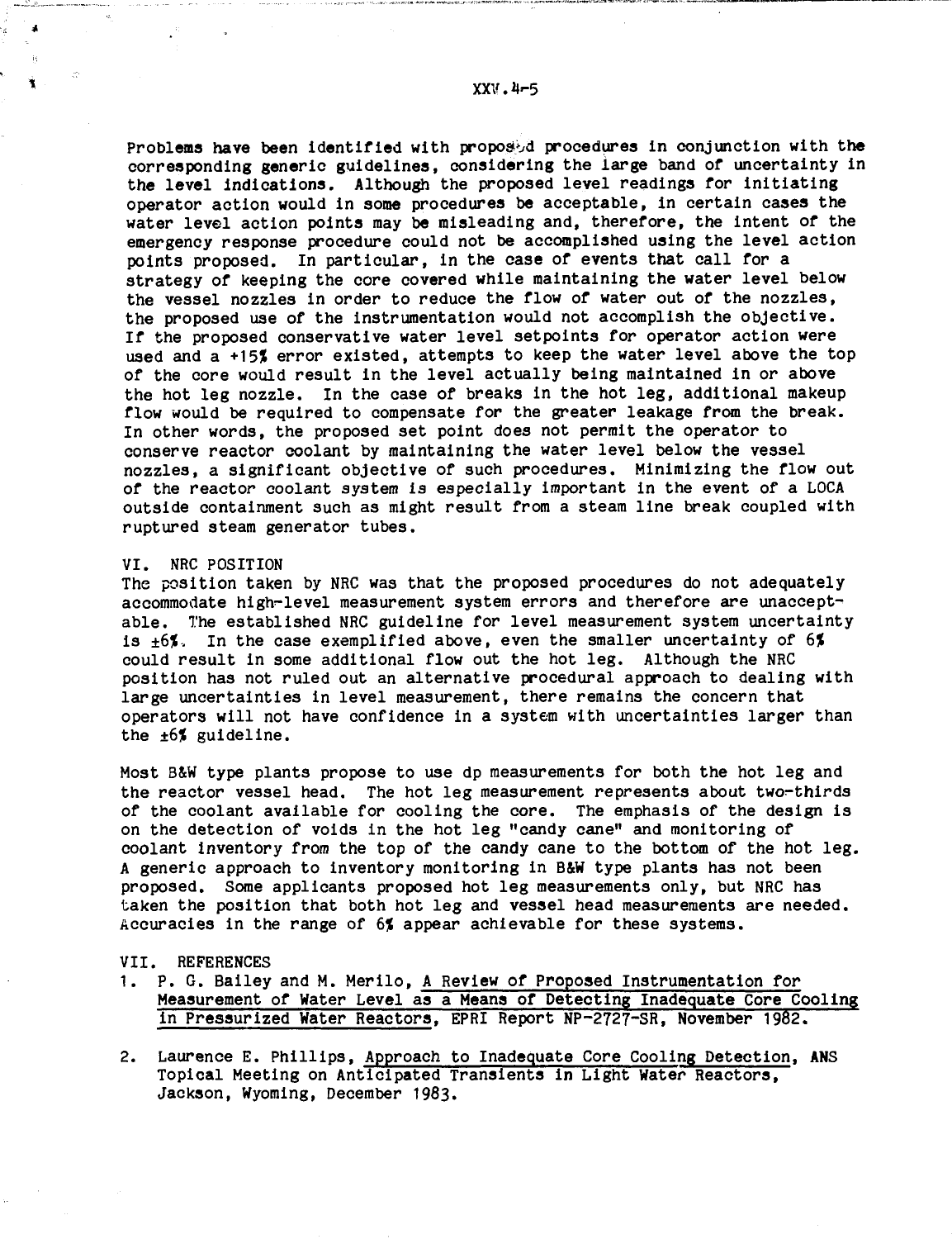t?,,

 $\overline{\phantom{a}}$ 

- 4. U.S. NRC, Instrumentation for Light-Water-Cooled Nuclear Power Plants to **Assess Plant and Environs Conditions During and Following an Accident, NRC Regulatory Guide 1.97, Revision 3, May 1983.**
- **5. G. N. Miller, J. L. Anderson, and R. L. Anderson, Inadequate Core Cooling Instrumentation Using Differential Pressure for Reactor Vessel Level Measurement, NUREG/CR-2628, ORNL/TM-8269, March 1982.**
- **6. R. L. Anderson, J. L. Anderson, and G. N. Miller, Inadequate Core Cooling Instrumentation Using Heated Junction Thermocouples for Reactor Vessel Level Measurement, NUREG/CR-2627, ORNL/TM-8268, March 1982.**
- **7. EG&G LOFT Test L2-5 Data Report, NUREG/CR--2826, EGC-2210, August 1982.**

## **DISCLAIMER**

**This report was prepared as an account of work sponsored by an agency of the United States Government. Neither the United States Government nor any agency thereof, nor any of their employees, makes any warranty, express or implied, or assumes any legal liability or responsibility for the accuracy, completeness, or usefulness of any information, apparatus, product, or process disclosed, or represents that its use would not infringe privately owned rights. Reference herein to any specific commercial product, process, or service by trade name, trademark, manufacturer, or otherwise does not necessarily constitute or imply its endorsement, recommendation, or favoring by the United States Government or any agency thereof. The views and opinions of authors expressed herein do not necessarily state or reflect those of the United States Government or any agency thereof.**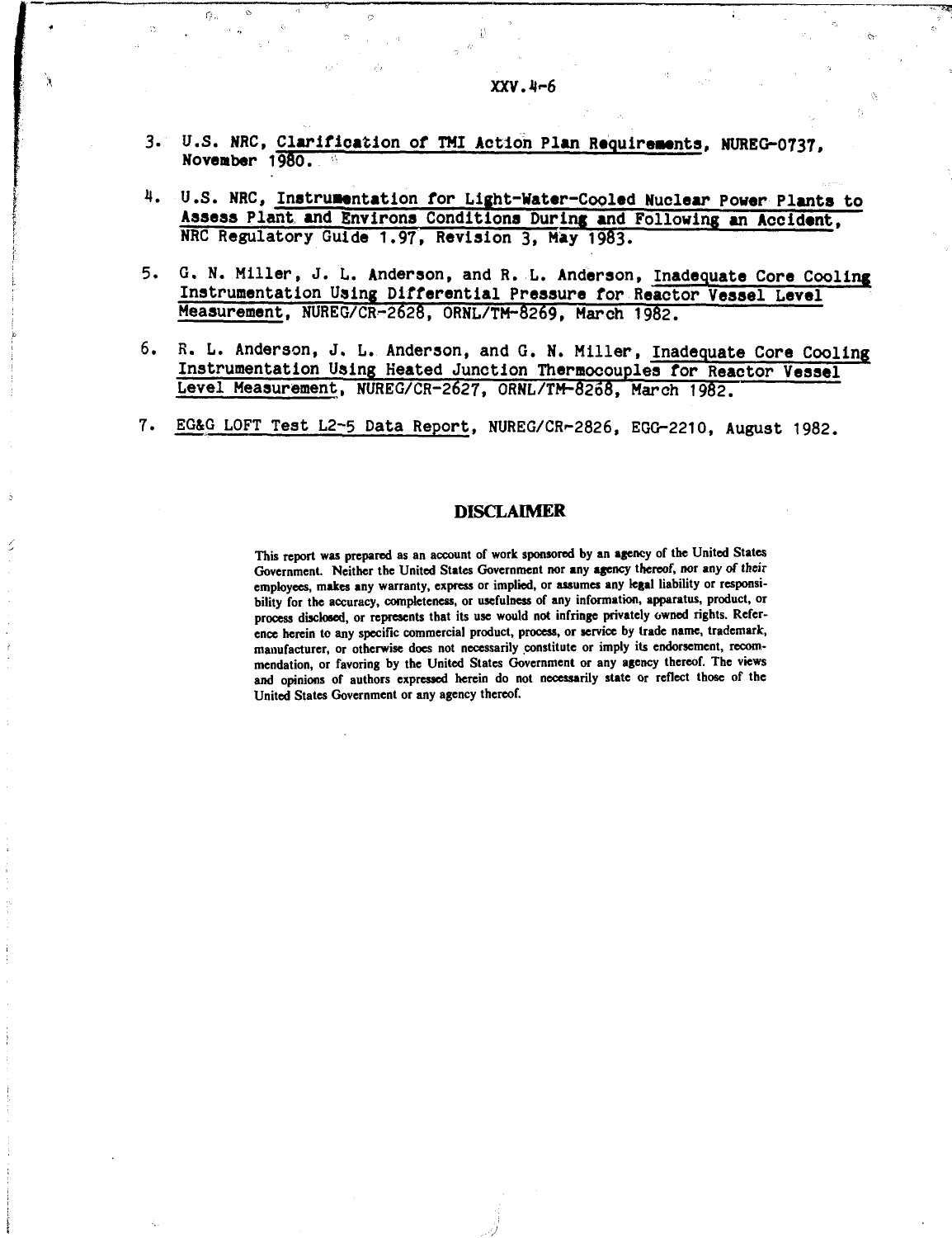

**Fig. XXV.H-1, EFFECT OF LEVEL MEASUREMENT ERRORS ON COOLANT INVENTORY IN PRESSURIZED WATER REACTOR**